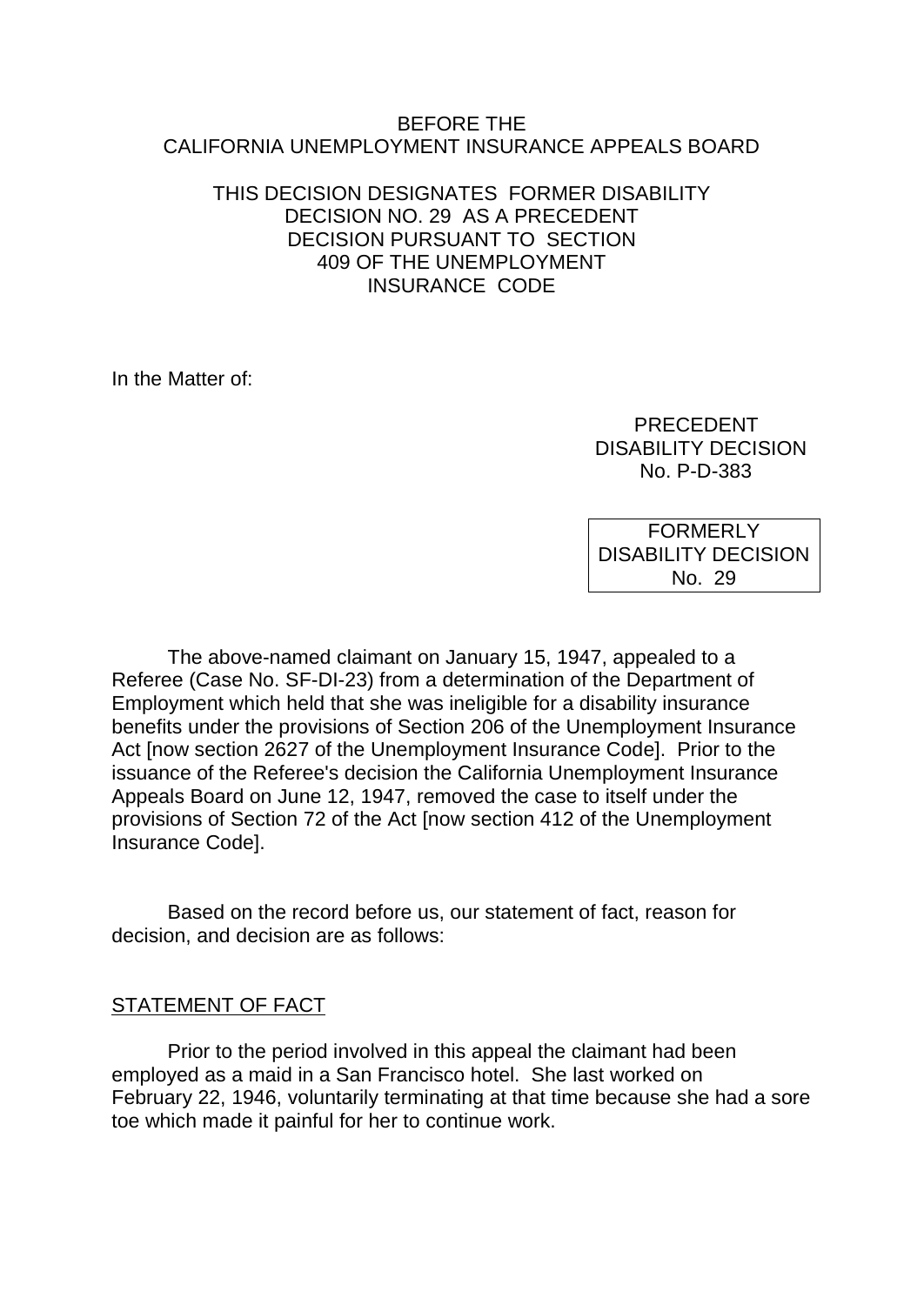### P-D-383

On April 1, 1946, the claimant registered for work and filed a claim for unemployment insurance benefits in the San Francisco office of the Department of Employment. On December 5, 1946, the claimant filed a claim for disability benefits, and the claim was backdated to November 24, 1946.

On January 14, 1947, the Department issued a determination which held that the claimant was ineligible for disability benefits, on the ground that she was not disabled within the meaning of Section 206 of the Unemployment Insurance Act [now section 2627 of the Unemployment Insurance Code]. The claimant appealed to a Referee but, prior to the issuance of a Referee's decision, the Appeals Board removed the case to itself under the provisions of Section 72 of the Act [now section 412 of the Unemployment Insurance Code].

The physician's certificate, which is a part of the first disability claim form, contains a statement that the claimant is "not disabled" and is "always able to do work not too strenuous." An official of a medical school, where the claimant had received treatment, submitted a report as follows:

"On December 26, 1946, a disability claim was sent to your office on the above-named patient. Mrs. Sorenson now informs us that you desire an amended report as to her work ability. According to our records, she is not disabled and is able to do work which is not strenuous."

The claimant testified that she left her last work when her toe became blistered so that she could not walk. She stated that she also suffered a slight stroke and was in a generally run-down condition. She further testified that the persons who signed the certificate and the letter referred to above had not personally treated her, and that the physician who had treated her told her that she was not able to work.

# REASON FOR DECISION

Section 201 of the Unemployment Insurance Act [now section 2626 of the Unemployment Insurance Code] provides in part: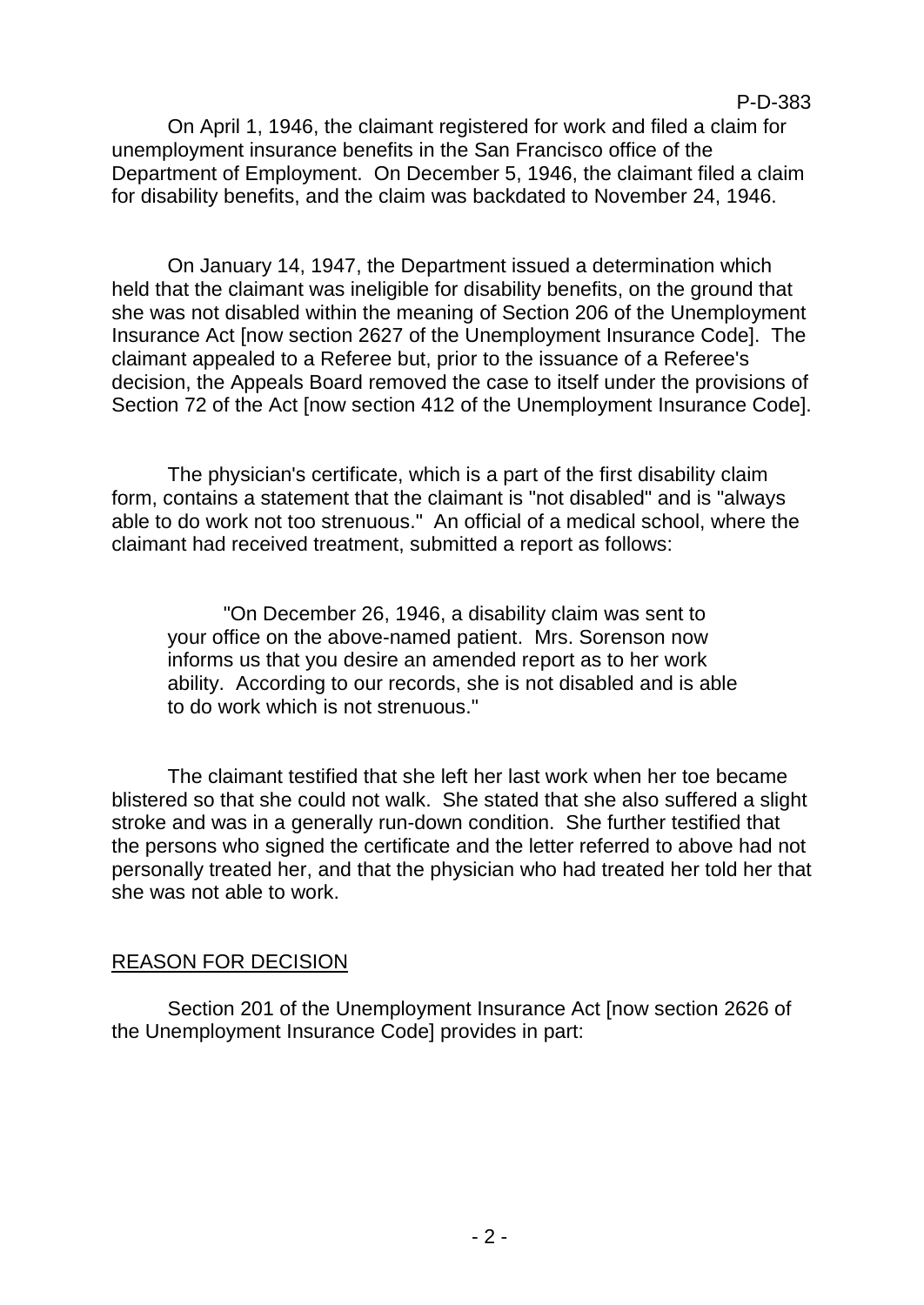" 'Disability' or 'disabled' includes both mental or physical illness and mental or physical injury. An individual shall be deemed disabled in any week in which, because of his physical or mental condition, he is unable to perform his regular or customary work."

Section 252 of the Act [now section 2708 of the Unemployment Insurance Code] provides:

"The commission shall require for each uninterrupted period of disability that the first claim for unemployment compensation disability benefits be supported by the certificate of a physician as defined in Section 3209.3 of the Labor Code as to the disability of the claimant and the estimated duration of such disability, provided that in the case of any individual who in good faith adheres to the teachings of any bona fide church, sect, denomination or organization and in accordance with its principles depends for healing entirely upon prayer or spiritual means, no medical examination shall be required, but in lieu thereof the commission may accept the certificate of a duly authorized and accredited practitioner of such bona fide church, sect, denomination or organization as to the disability of the claimant and the estimated duration of such disability, and no authorized regulation prescribing the manner of proof of illness or injury shall discriminate against such individual."

Section 206 of the Act [now section 2627 of the Unemployment Insurance Code] provides in part that a disabled individual shall be eligible for benefits only if he has filed the certificate required by Section 252 of the Act [now section 2708 of the Unemployment Insurance Code].

The clear meaning of these provisions is that disability benefits are payable only to persons who are unemployed and disabled. A person is not disabled within the meaning of the law unless the illness or injury is such as to prevent the performance of his regular or customary work. He is not eligible for benefits unless the first claim is supported by the certificate of a physician or practitioner as to the disability of the claimant.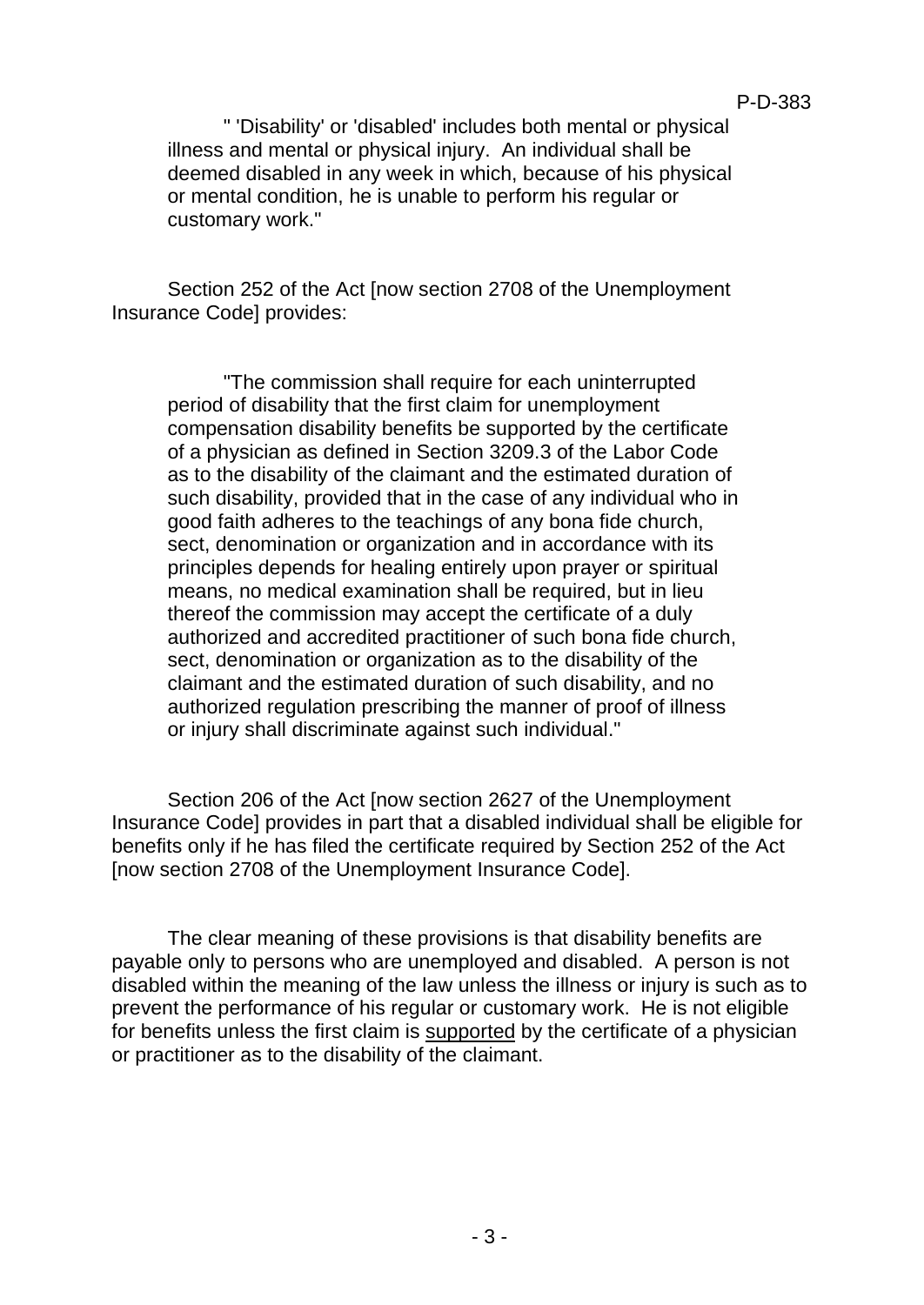#### P-D-383

The certificate filed in the instant case did not support the claim, in that it showed that the claimant was not disabled. The claimant has offered testimony to contradict the medical evidence, but such testimony is incompetent and may not be considered. Although lay testimony is admissible to establish the continuation or termination of a disability, such evidence is not admissible to establish disability in the first instance in view of the specific requirement of Section 252 [now section 2708 of the Unemployment Insurance Code] that the first claim be supported by the certificate of a physician or practitioner. Accordingly we hold that the claimant in the instant case was not disabled and did not meet the eligibility requirements of Section 206 of the Act [now section 2627 of the Unemployment Insurance Code]. Inasmuch as the claimant previously had filed a claim for unemployment insurance benefits, and had established a benefit year for disability purposes as well as unemployment insurance purposes, no question of the validity of the disability claim arises in this appeal.

### **DECISION**

The determination of the department is affirmed. Benefits are denied.

Sacramento, California, August 27, 1947.

# CALIFORNIA UNEMPLOYMENT INSURANCE APPEALS BOARD

TOLAND C. McGETTIGAN, Chairman

MICHAEL B. KUNZ

HIRAM W. JOHNSON, 3rd